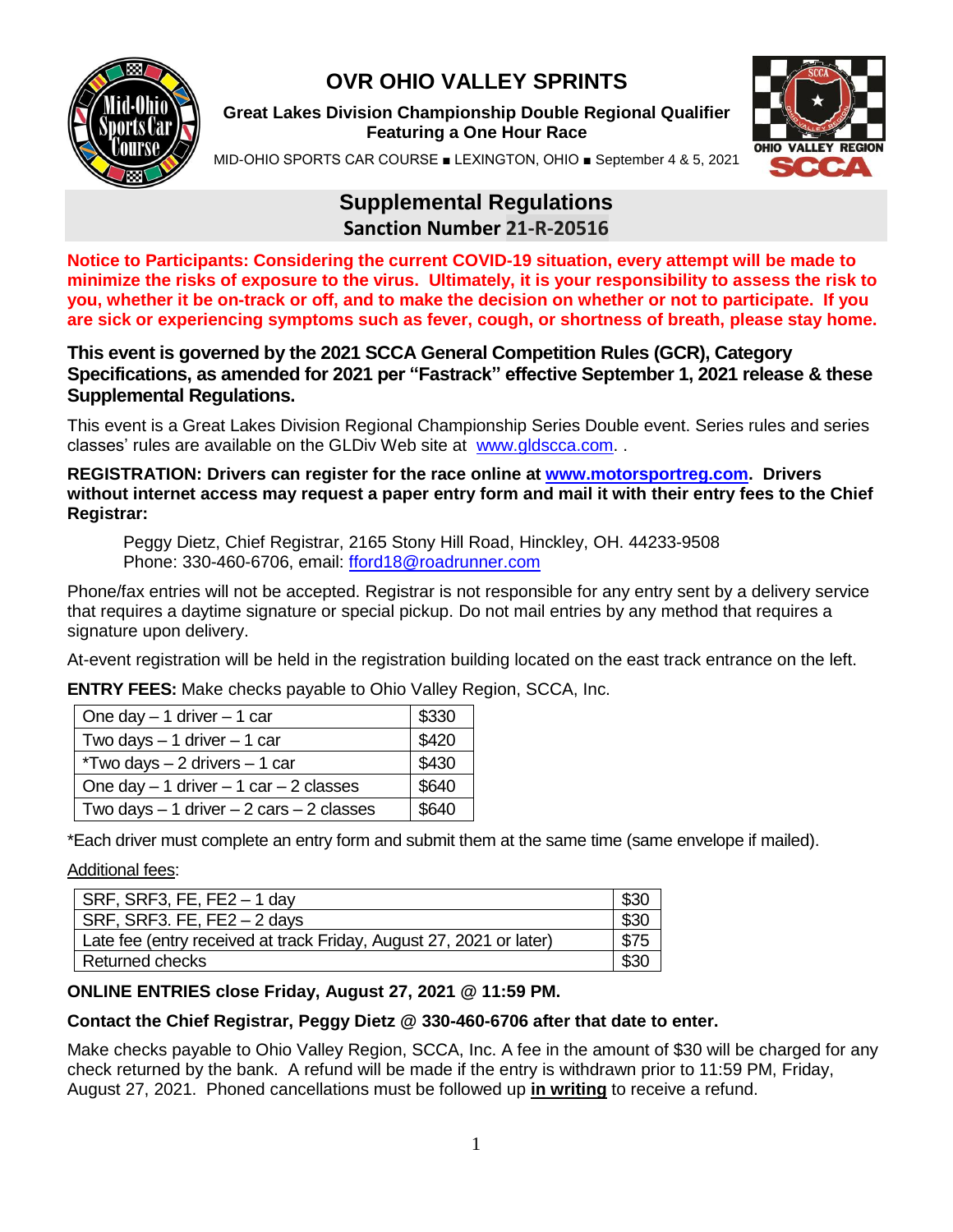**Please make every effort to enter this event as early as possible. Each race group will be limited to 65 cars after that number is reached, entrants will be placed on a waiting list for their respective group.** The GLDiv racing regions have adopted a uniform policy on cancellation and late fees. These fees (along with other policy changes) are meant to prompt the entrant to register earlier.

**Cancellation Fee Policy:** A cancellation fee will not be assessed if the cancellation notice is made prior to the close of online registration at 11:59 PM on Friday, August 27, 2021. Once online registration closes at 11:59 PM on Friday, August 27, 2021, there will be a cancellation fee of \$50. This is necessary because it requires extra effort on our Registrar and Treasurer's part to process the cancellation so close to the event.

**Late Fee Policy:** There will be a late entry fee of \$75 assessed if an entry is received after the close of online registration at 11:59 PM on Friday, August 27, 2021. This is necessary because it requires extra effort on our Registrar's part to hand process the entry after online registration is closed.

**Refunds:** No refunds will be granted for cars that have been on track for the requested sanction number, no shows, or because of weather. If you sign in at registration and do not go thru or pass Tech, you must notify the Chief of Registration BEFORE YOU LEAVE THE TRACK in order to receive your refund.

**ENTRY FEE PAYMENT:** Drivers who complete their registration online via the motorsportreg.com website may pay by credit card or by check (mailed to the Registrar). An entry is not considered official unless accompanied by full payment of the entry fee. Drivers registering at the track or by mail may pay by check, cash, or credit card.

#### **GARAGE RENTAL: Garages not paid for will be held one week awaiting payment and then will be released to other renters.**

**PASSES: Each car will receive six (6) passes, including the driver and up to six (6) crew.** Workers are allowed 1 guest. This is the same as pre-COVID-19. Workers and crew must sign for their own passes and must arrive while registration is open. Only the entrant, driver or designee (authorized in writing) may change the crew list.

**Drivers must present their current hard card competition license when registering.** SCCA members must present a valid membership card for admission. SCCA members who arrive outside of the posted hours of registration will be required to purchase a pass to gain admission.

**DRIVER ELIGIBILITY:** Drivers must be a current member of the SCCA and have a current SCCA Full Competition, SCCA Pro License, SCCA Novice Permit or other license referenced by GCR 3.1.2.B & C. and Appendix C.2.8.B to participate in this event. If you do not have the proper credentials, it is your responsibility to contact the Registrar prior to the event. **Competitors whose licenses are pending must call the Registrar by August 27, 2021, so that the license can be confirmed. There will be a \$10 charge for this service. Any 2021 membership and licenses issues will not be able to be verified with the SCCA National Office after 5:00 PM CDT on Friday night. After that time the National Office will be closed until Monday morning. If your membership and/or license cannot be verified, you will be required to complete and sign a Statement of Fact Affidavit, along with paying a \$100 deposit of which \$75 is refundable upon verification**.

**Minor drivers (14, 15, 16 and 17 year old drivers)**, as long as a current minor waiver is on file with the SCCA National Office and the driver's membership card shows "Minor Waiver on File", Mid-Ohio does not require any further paperwork. If the above requirement is not met, the driver is required to contact Tammi Sipes (Mid-Ohio) at [tsipes@midohio.com](mailto:tsipes@midohio.com) or 419-884-4000 for copies of Mid Ohio's Minor Waiver. The Mid-Ohio waiver must be obtained well in advance & requires a Notary Public's signature. The completed Mid-Ohio waiver and information must be returned to Mid-Ohio 2 weeks prior to the event per the Mid-Ohio policy.

**CAR ELIGIBILITY:** Competition is open to all cars conforming to the 2021 GCR, as amended, All cars are required to use a fully **operational AMB TranX260, X2 and TR2 transponders**. The location of the test loop is the tech inspection area and it will be staffed the same hours as the scales. Cars without working transponders may not receive times. **The driver is responsible for providing correct information to Timing & Scoring.**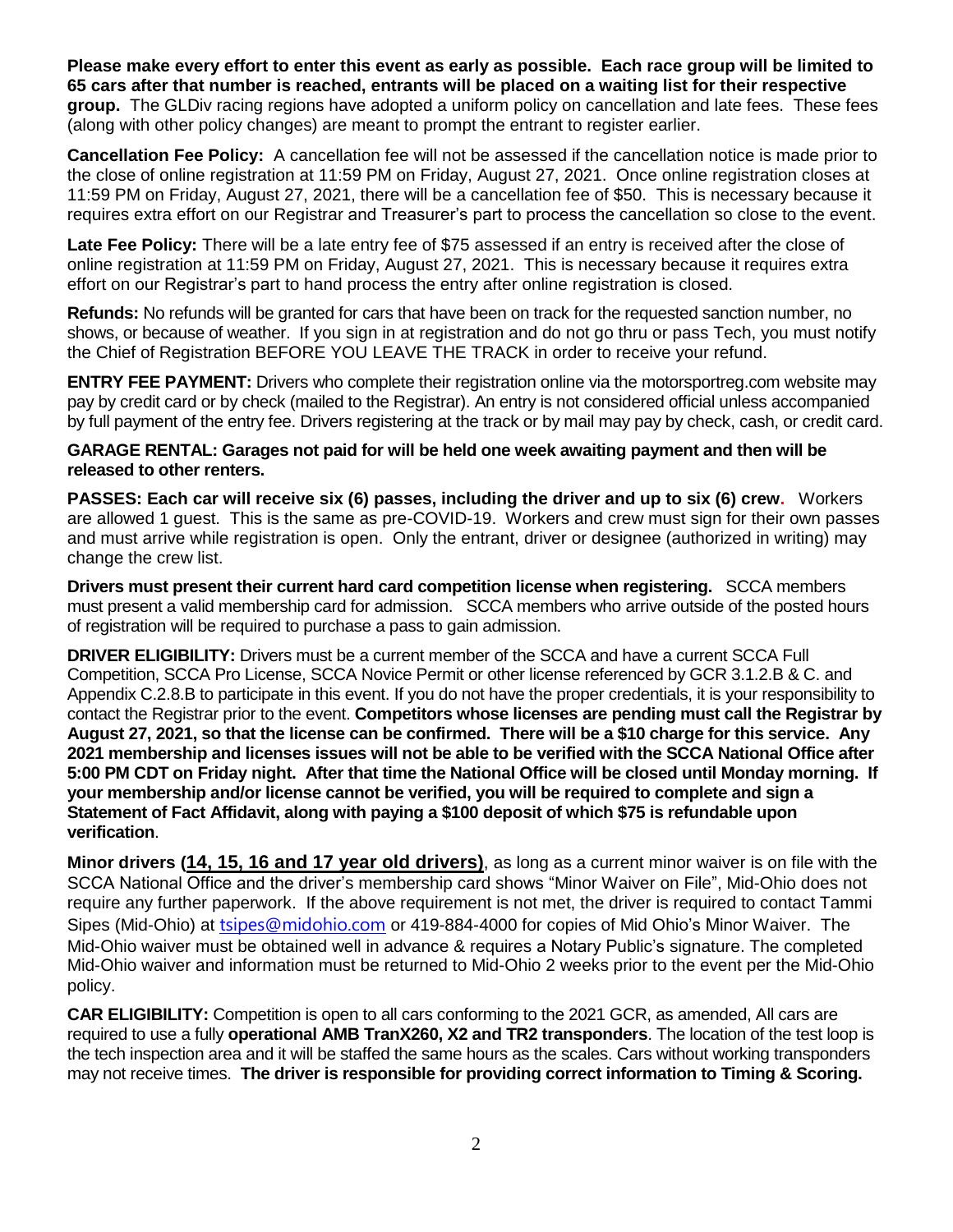**COMPETITION NUMBERS:** Correct number must be on car prior to tech. Cars with incorrect numbers will be black flagged. We are **NOT** using reserved numbers. Confirmation postcard or e-mail will be sent only if a driver's first choice of number is unavailable.

**WELCOMING ENVIRONMENT:** The Ohio Valley Region and SCCA aim to provide an inclusive, welcoming environment for all participants. To that end, behaviors such as the following will be considered egregious examples of GCR 2.1.7, "Acting in an unsportsmanlike manner", and will be penalized as such.

- Discriminating against, disparaging or verbally abusing a participant because of their gender identity, ethnicity, marital status, sexual orientation, religion, age or disability.
- Harassing, intimidating, threatening or bullying a participant.
- Doing any of the above outside the confines of an event in print or electronic media, in a way that affects that person's participation at an event.

**TECH: All drivers must go to registration and register to get your tech card.** Drivers needing a 2021 helmet sticker (pink) must present all driver gear as required by the GCR, vehicle logbook and completed tech card at tech to get their 2021 helmet sticker (pink) and event tech sticker. **Helmet sticker will not be given out at express tech.** If your car requires an annual tech, you must also bring the car to Tech. Tech is located at the rear (South side) of the Maintenance Building. If you need to get your gear checked and/or annual tech, please contact the Chief of Tech - Suzy Hardesty (smile\_racer@yahoo.com) to arrange for a time.

**EXPRESS TECH (Friday evening only):** Drivers with both a current annual tech and a 2021 helmet sticker (pink) must bring your vehicle logbook and completed tech card to get a tech sticker. Express Tech is a special window or table at Registration. You may also go to Tech at the Maintenance Building to get your tech sticker.

**SCALES:** Available at Tech: Saturday 7:30 AM-11:30 AM, Sunday 7:30AM-9:00AM. Scales may be made available at other times at the discretion of the Chief of Tech.

#### **IMPOUND**: **The top 3 cars in each class, must report to impound immediately following their race. The will be NO impound for Saturday or Sunday Morning qualifying races and the 1-hour race.**

**GRID:** Starting positions for the Saturday Champ Race will be determined by the **fastest time** recorded for each car during the Saturday morning qualifying session. Starting positions for the Sunday qualifying race will be determined by the **finishing position** in the Saturday Champ Race. Starting positions for the Sunday Champ Race will be determined by the **finishing position** in the Sunday qualifying race. Cars arriving late to grid, after their group has been dispatched on track, may at the discretion of the Operating Steward, be held at pit out and released at the end of the pack after the field has completed the pace lap.

**NOTE:** Any protests not settled from the previous races or qualifying will have the protestee gridded at the rear of the field.

**START, FINISH and TIMES: All Race Starts, Restarts and Checkered Flags will be from the front straight start stand.** All races and qualifying timing will begin and end at the timing loop in front of Timing & Scoring. The loop is marked by orange cones on each side of the track and is 115 feet before the Mid-Ohio checker pattern on the track. For qualifying (Saturday Morning), the session clock will start when the first car crosses the pit lane timing line. **For all races, timing will start when the front row crosses the front straight timing line after the pace lap.** The clock will continue to run during all flag conditions with the exception of a red flag. On the Pace lap, the Pace car will pace the field to the Pit Lane entrance then exit the track surface at the Pit Lane entrance. Be prepared for this to happen. Front row will then pace the field until the green flag is given.

**RACING SURFACE:** The Pit Out Lane (drivers left of the curbing and/or colored line) is not part of the racing surface. Any driver who uses it as a racing surface by putting two or more wheels to the left of the curbing/line, whether in qualifying or the race, may be subject to a penalty from the Chief Steward. A driver who forces an overtaking car or a car being overtaken into the Pit Out Lane while a pass is being attempted may also be subject to a penalty for violation of GCR 6.11.1.B, failure to provide racing room on the marked racing surface.

**ON COURSE DRIVER CONDUCT and CONTACT: Refer to GCR Section 6.11.1 E.** All on track body contact (including contact during drafting) that causes a car to act erratically and results in a change in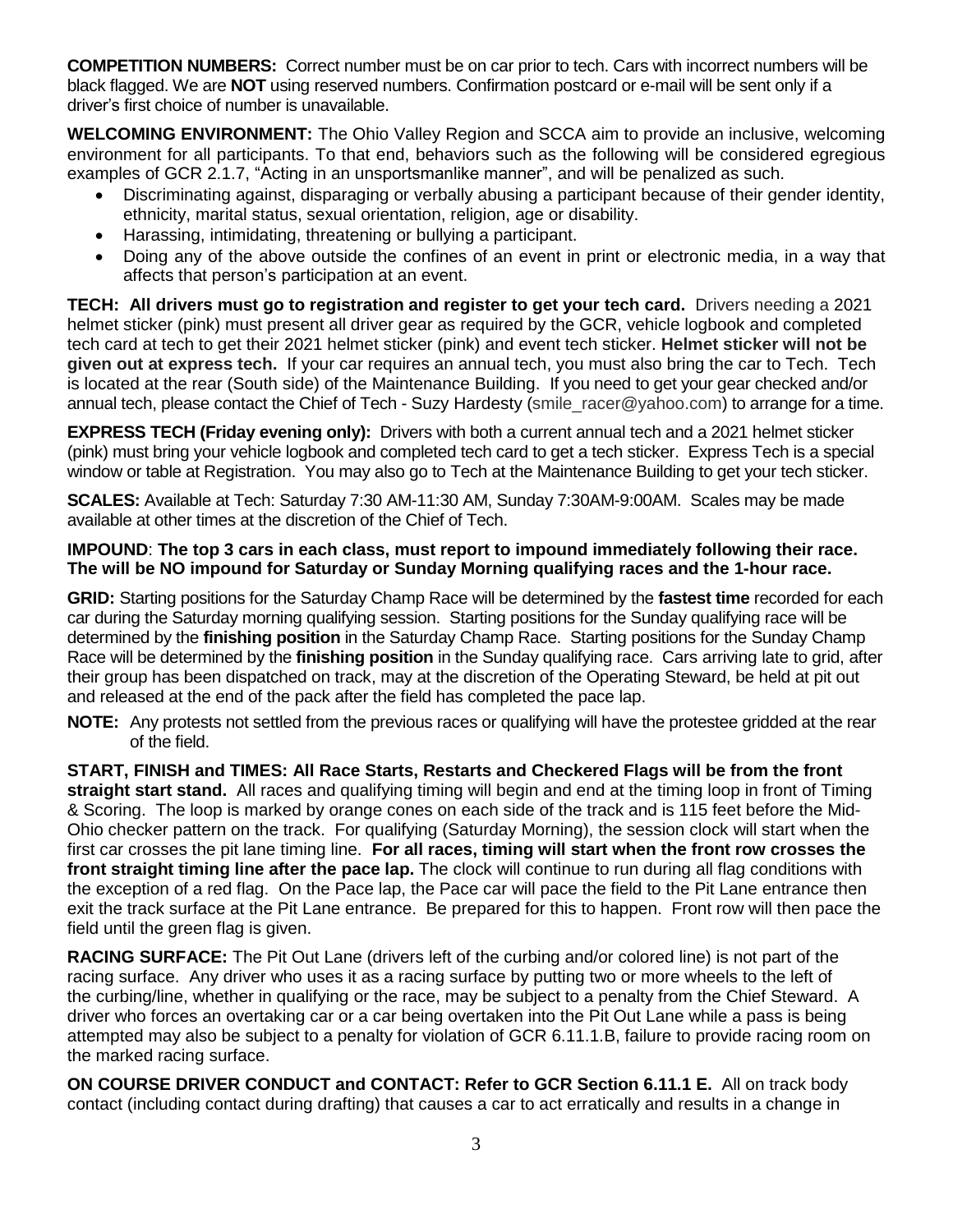position or a car leaving the course will be investigated. **If you are involved in contact, you are to report to black flag station (base of the tower) which is the designated incident investigation site at the conclusion of your session/race.**

**PASSING UNDER YELLOW FLAG: All drivers shall follow GCR Section 6.1.1.B**. All passes under yellow will be investigated. A verified violation of this section will result in penalties as outlined in the 2021 Standard Penalty Guidelines.

**SPLIT STARTS:** The Chief Steward will consider requests for split starts. See him at the track

**RACE LENGTH, COURSE, GROUPS & CLASSES:** Saturday Races will be 20 minutes or 12 laps (whichever comes first). Sunday morning qualifying races will be 20 minutes or 10 laps (whichever comes first). Sunday Champ Races will be 25 minutes or 13 laps (whichever comes first). The 1-hour race may be shortened if needed due to unforeseen schedule issues.

**SATURDAY:** 2.4-mile Club course. **SUNDAY:** 2.25-mile Pro course. **Track Limit**: 65 cars.

These classes have specific rules published in the Great Lakes Regional Champ Series Rules: SP, SPU, ITE CFC, CFF, IT7 and S2000.

**RADIO FREQUENCIES:** No radios will be permitted to use the following frequencies as they interfere with track communications: **464.500, 456.800, 469.500.** These frequencies may be monitored but cannot be used for communication by any participant.

**SOUND CONTROL:** Sound control maybe enforced for this event. The sound meter is located just past the exit of turn 2 on the left. Participants **must** comply with the sound limit specified in the GCR **(103 dB)**. Cars that exceed 103 dB in a session will be shown the closed black flag and the sound board for their first two readings. If a third reading greater than 103 dB is recorded in that session, the car will be black flagged, and the driver must report to the pits. The car may not return to the track until corrective steps have been taken per the GCR. If sound readings are taken, they will be posted at the base of the tower.

**PIT LANE & CLOTHING:** Minimum age in the pits is 18 years. Shirts, long pants, and closed shoes are required in the pits. Depending on weather conditions, the Chief Steward may make changes to the clothing requirements. Crew members on pit lane must display their event credentials at all times.

**Copies of qualifying, provisional and final results will be posted at driver information. Copies will be available upon request. You can visit the region's website (ovr-scca.org) for final results. Results will be posted no later than 10 days following the completion of the event.**

#### **AWARDS:**

| <b>Number of Cars in Class</b> | <b>Positions Awarded</b>                                                                |
|--------------------------------|-----------------------------------------------------------------------------------------|
| $1 - 2$                        | 1 <sub>st</sub>                                                                         |
| 3                              | $1st$ 2nd                                                                               |
| $4-6$                          | $1^{st}$ , $2^{nd}$ , $3^{rd}$                                                          |
| $7-12$                         | 1st, 2nd, 3rd, 4th                                                                      |
| $13 - 19$                      | 1 <sup>st</sup> , 2 <sup>nd</sup> , 3 <sup>rd</sup> , 4 <sup>th</sup> , 5 <sup>th</sup> |
| 20+                            | 1st, 2nd, 3rd, 4th, 5th, 6th                                                            |

Trophy and checkered flag distribution – Champ Races (per class):

The 1 Hour Race will have 1<sup>st</sup>, 2<sup>nd</sup> & 3<sup>rd</sup> awards by class. Sunday morning qualifying races do not have awards.

**LAST LAP INDICATOR: Whenever possible, the "1 to Go" sign and a waving white flag will be displayed at Start/Finish to indicate the last lap has begun.** The failure to display a last lap indicator is not protestable. "When the **LAST LAP INDICATOR** is given at Start/Finish the next flag will be a checkered flag".

**BLACK & "MEATBALL" FLAGS:** The Black flag may be displayed at the Starters Stand at Start/Finish and turn 11 on the left before the Carousel turn and the Pit entrance. The driver must go to the black flag reporting area in pit lane (across from the start/finish stand).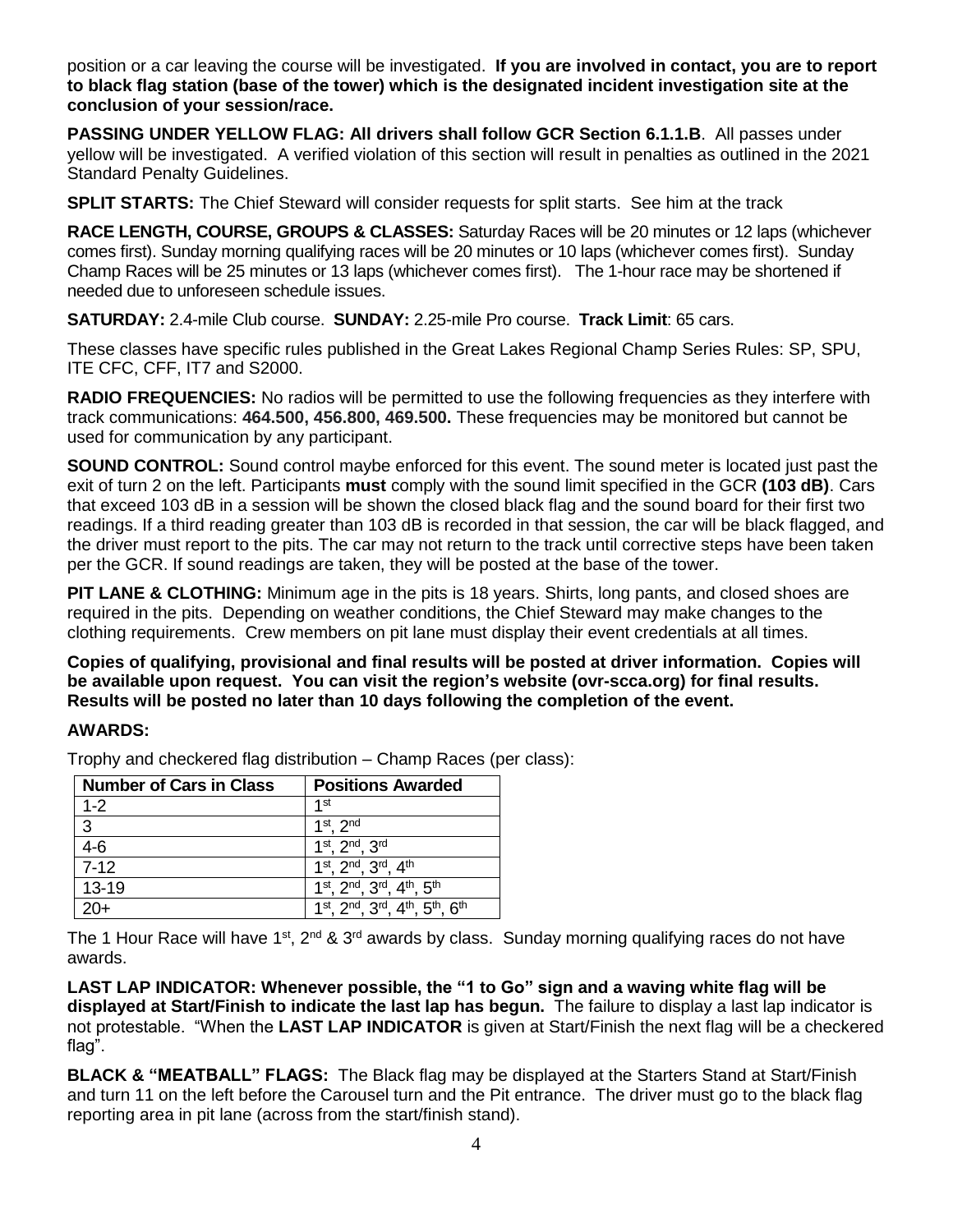**SCHEDULE:** This event is a **"no schedule"** event. **Scheduled session times are approximate and are for planning purposes only.** Please be aware of which group is on track and listen to the PA announcements. The schedule may vary based on forces of nature and on-track incidents. Stewards will not take actions on minor schedule changes.

**DRONES AT THE RACE TRACK:** Commercial Unmanned Aircraft Systems (aka "Drone") owners/operators must have proof of FAA certification and \$10M of primary liability insurance naming the SCCA, the Sponsoring Region(s) (OVR) and the Race Track (Mid-Ohio) as additional insured. A general liability insurance policy must specify that it includes the operation of Unmanned Aircraft. Recreational use of unmanned aircraft is prohibited.

**GARAGE RENTAL:** Garages are \$150 per garage (maximum of two cars per garage). **If payment is not received with contract, garage will be held one week awaiting payment and then the garage will be released to the next renter.** Contact: Peggy Dietz, Registrar, 2165 Stony Hill Road, Hinckley, OH 44233 9508, Phone: 330-460-6706, (6-10 PM EDT only). E-mail: [fford18@roadrunner.com.](mailto:fford18@roadrunner.com) Make check payable to OVR-SCCA, Inc, or pay thru motorsportreg.com. See the garage contract for cancellation details.

**PETS**: While Mid-Ohio Sports Car Course does not encourage bringing pets to the track, we do allow them. Pets are the responsibility of the pet owner. Pet owners are liable for any injury or damage caused by their pets. All pets must be kept under the control of a leash no longer that 6 ft. Please be courteous and clean up after your pet. Failure to do so will result in removal from the event. Pets are not permitted in any buildings, concession areas, grandstands or viewing mounds, hospitality locations, paddock/garage areas, false grid, or pit lane. Mid-Ohio Sports Car Course reserves the right to restrict/remove disruptive or exotic pets. If your pet disrupts or causes harm to another individual or property, you and your pet may be removed from the facility without refund.

**SPECIAL: Paddock speed limit is 10 mph. Drivers, when going to grid, tech and returning to your paddock use caution. Caution must be used at all intersections. There are others using the same roadways.** Anyone operating **any** motorized vehicle on the track property must have a valid driver's license (any state) and present it to any official upon request. Hover boards, skates, Razors, scooters, and skateboards (with or w/o motor) are banned. Unlicensed motor scooters, motorcycles, ATVs, etc., cannot leave the paddock except to go to the grid or showers. Golf carts do not need a license.

Fuel spillage on any paved area of the facility is forbidden and may result in a black flag and liability for repairs if instructions from any officials are not obeyed promptly. All jack stand bases must be supported to prevent pavement indentation.

Camping will be permitted on Friday and Saturday nights only and is free of charge for this event Camping is limited to the paddock. (OVR is absorbing the track camping fee.)

No unmuffled engines may be operated between 7 PM and 7 AM unless traveling to or from Tech on Friday evening.

#### **The infield will be open for spectating. No trash is permitted; everything you carry in must be carried out. The grandstands will be closed.**

Sale of any products on Mid-Ohio property is strictly prohibited without prior written permission from Mid-Ohio and OVR SCCA INC. Contact Mid-Ohio Management @ 419-884-4000.

Please use the provided receptacles for trash, oil, and other fluids. Do not leave any tires at the track, except with tire vendors.

All participants must vacate the premises by 6:30 PM Sunday. **Any person remaining on track grounds after 6:30 PM will be billed for cost of security.**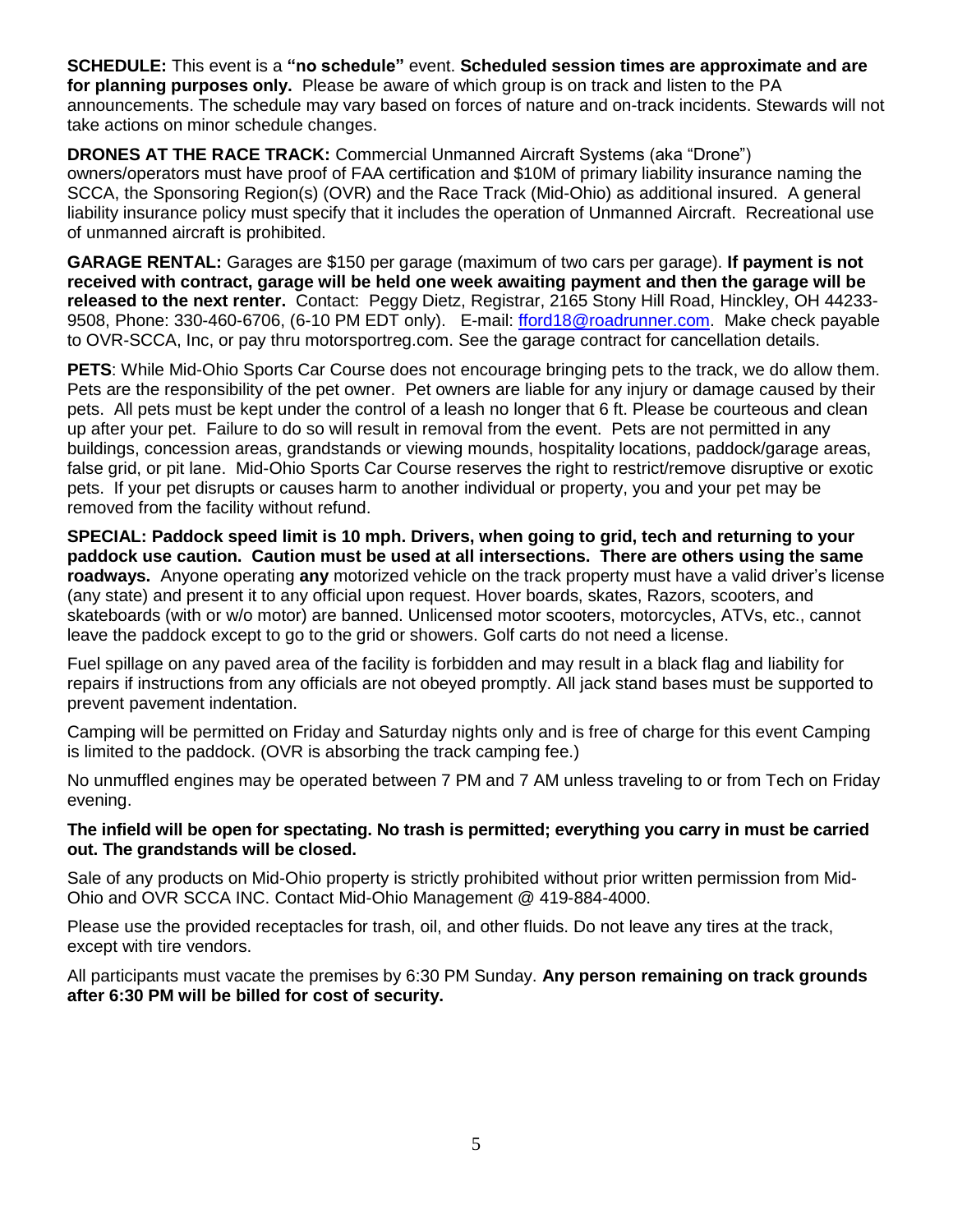| <b>EVENT SCHEDULE</b>                                                         |  |                              |                                                                                                    |                                                               |
|-------------------------------------------------------------------------------|--|------------------------------|----------------------------------------------------------------------------------------------------|---------------------------------------------------------------|
| <b>GROUP1</b>                                                                 |  | SM, SM5, B-Spec              | <b>GROUP 5</b>                                                                                     | EP, FP, HP, GTL, STL, STU, SPU                                |
| <b>GROUP 2</b>                                                                |  | F500, F600, FV, FST, FF, CFF | <b>GROUP 6</b>                                                                                     | GT1, GT2, GT3, ITR, ITE, ITS, SP, AS, GTX,<br>T1, T2, GTA, PX |
| <b>GROUP 3</b>                                                                |  | ITA, IT7, ITB, ITC, T3, T4   | <b>GROUP 7</b>                                                                                     | FS, FA, FC, CFC, ASR, FE, FE2, P1, P2, FX,<br><b>S2000</b>    |
| <b>GROUP 4</b><br>SRF, SRF3                                                   |  | <b>GROUP 8</b>               | SAT. 1 HOUR RACE GROUP - SM, SRF,<br>SRF3, ITS, ITA, IT7, ITB, ITC, ITE, ITR, B-<br>Spec, STL, SM5 |                                                               |
|                                                                               |  |                              |                                                                                                    |                                                               |
| FRIDAY, September 3, 2021                                                     |  |                              |                                                                                                    |                                                               |
| $6:00$ PM $-9:00$ PM                                                          |  | <b>Registration</b>          |                                                                                                    |                                                               |
| <b>Tech Inspection (Express Tech at Registration)</b><br>$6:30$ PM $-9:00$ PM |  |                              |                                                                                                    |                                                               |

#### **SATURDAY, September 4, 2021**

## **THIS IS A NO SCHEDULE – SCHEDULE WEEKEND The TIMES below are for planning only. Listen for Announcements**

| 7:00 AM - 12:00 PM                |  | <b>Registration</b>            |          |                                     |
|-----------------------------------|--|--------------------------------|----------|-------------------------------------|
| $7:30$ AM $- 11:30$ AM            |  | <b>Tech/Scales</b>             |          |                                     |
| $8:00$ AM $-$ 12:00 PM            |  | <b>Late Entry Registration</b> |          |                                     |
| 8:00 AM                           |  | 20 Minute Qualifying - Group 1 | 11:30 AM | 20 Minute or 12 Laps Race - Group 1 |
| 8:30 AM                           |  | 20 Minute Qualifying - Group 2 | 12:50 PM | 20 Minute or 12 Laps Race - Group 2 |
| 9:00 AM                           |  | 20 Minute Qualifying - Group 3 | 1:20 PM  | 20 Minute or 12 Laps Race - Group 3 |
| $9:30$ AM                         |  | 20 Minute Qualifying - Group 4 | 1:50 PM  | 20 Minute or 12 Laps Race - Group 4 |
| 10:00 AM                          |  | 20 Minute Qualifying - Group 5 | 2:20 PM  | 20 Minute or 12 Laps Race - Group 5 |
| 10:30 AM                          |  | 20 Minute Qualifying - Group 6 | 2:50 PM  | 20 Minute or 12 Laps Race - Group 6 |
| 11:00 AM                          |  | 20 Minute Qualifying - Group 7 | 3:20 PM  | 20 Minute or 12 Laps Race - Group 7 |
| <b>LUNCH: 11:50 PM - 12:50 PM</b> |  |                                |          |                                     |

**APPROX. 3:50 PM - 1 HOUR RACE**

**SATURDAY NIGHT PARTY – Hosted by OVR will be 30 Minutes after the last checkered flag. The party will be at the new Copper Pavilion which is located across the main road from Medical building at outside of Turn 1A**

**SUNDAY, September 5, 2021**

# **THIS IS A NO SCHEDULE – SCHEDULE WEEKEND**

**The TIMES below are for planning only. Listen for Announcements**

| 7:00 AM - 11:30 AM                               |  | Registration                          |           |                                       |
|--------------------------------------------------|--|---------------------------------------|-----------|---------------------------------------|
| $7:30$ AM $-9:00$ AM                             |  | Tech/Scales                           |           |                                       |
| 8:00 AM                                          |  | 20 Minute or 10 Laps Q Race - Group 1 | 11:30 AM  | 25 Minute or 13 Laps C Race - Group 1 |
| 8:30 AM                                          |  | 20 Minute or 10 Laps Q Race - Group 2 | 12:55 PM  | 25 Minute or 13 Laps C Race - Group 2 |
| 9:00 AM                                          |  | 20 Minute or 10 Laps Q Race - Group 3 | 1:30 PM   | 25 Minute or 13 Laps C Race - Group 3 |
| 9:30 AM                                          |  | 20 Minute or 10 Laps Q Race - Group 4 | 2:05 PM   | 25 Minute or 13 Laps C Race - Group 4 |
| 10:00 AM                                         |  | 20 Minute or 10 Laps Q Race - Group 5 | $2:40$ PM | 25 Minute or 13 Laps C Race - Group 5 |
| 10:30 AM                                         |  | 20 Minute or 10 Laps Q Race - Group 6 | 3:15 PM   | 25 Minute or 13 Laps C Race - Group 6 |
| 11:00 AM                                         |  | 20 Minute or 10 Laps Q Race - Group 7 | 3:50 PM   | 25 Minute or 13 Laps C Race - Group 7 |
| LUNCH: 11:55 AM - 12:55 PM                       |  |                                       |           |                                       |
| REMEMBER ALL TIMES LISTED ABOVE ARE FOR PLANNING |  |                                       |           |                                       |
| <b>ONLY - LISTEN FOR ANNOUNCEMENTS</b>           |  |                                       |           |                                       |
|                                                  |  |                                       |           |                                       |